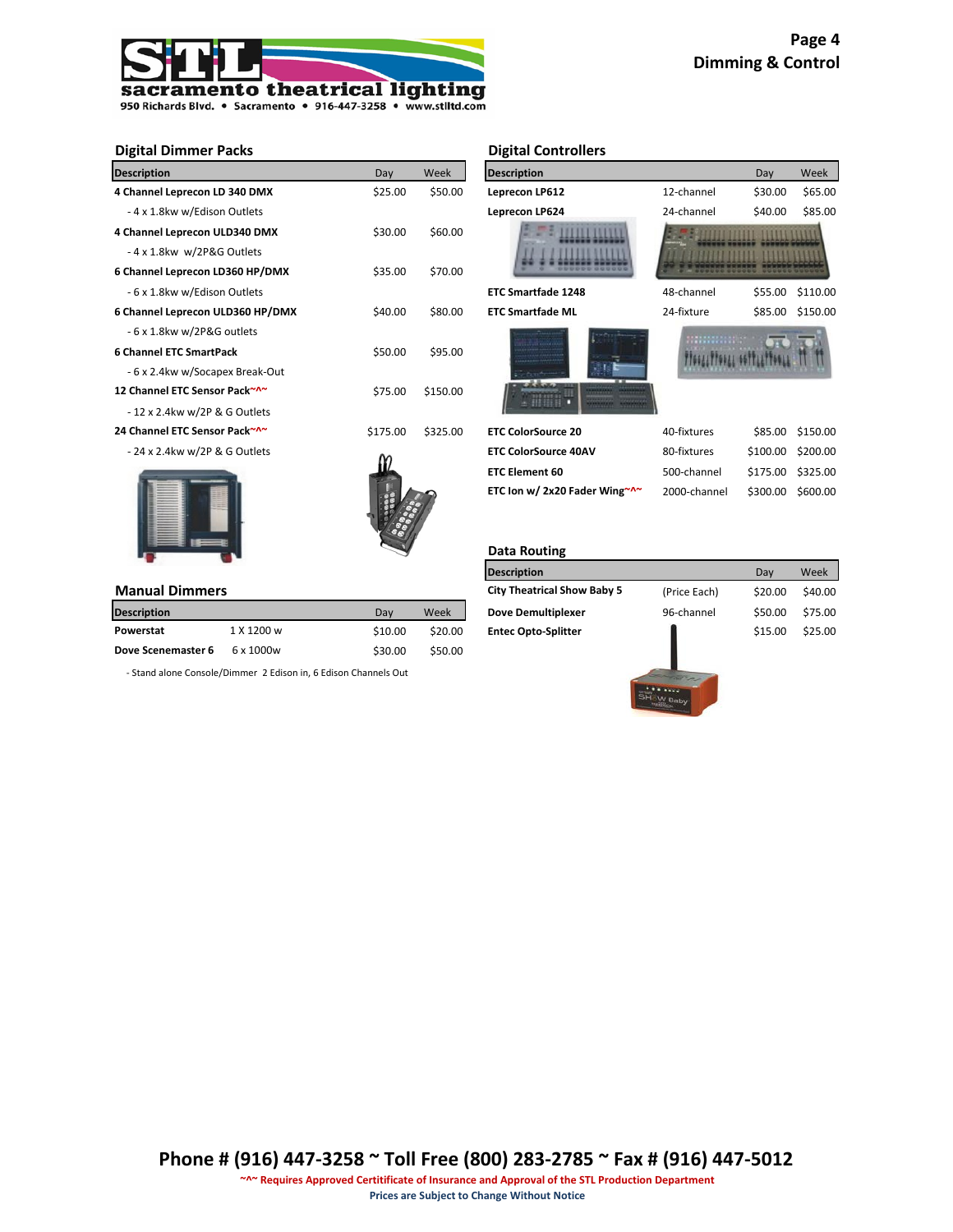

| <b>Description</b>                 | Day           | Week              | <b>Description</b>                                    | Day      | Week     |  |  |
|------------------------------------|---------------|-------------------|-------------------------------------------------------|----------|----------|--|--|
| Consists of:                       |               | \$120.00 \$180.00 | Consists of:                                          | \$350.00 | \$500.00 |  |  |
| 12 - PAR 38 @ 150 w w/color frames |               |                   | 8 - Elektralite 1018s w/C-Clamp, Color Frame & Safety |          |          |  |  |
| 2 - DJ Stands w/4' cross bar       |               |                   | 1 - ETC ColorSource 20 Lighting Controller            |          |          |  |  |
| 1 - Dove Scenemaster II, 6 x 1k    | $OQ$ and $OQ$ |                   | 6-5' 5 Pin DMX Cables                                 |          |          |  |  |
| 6-25' Edison Extensions            | $- (8)$       |                   | 1 - 75' 5 Pin DMX Cable                               |          |          |  |  |
| 6 - 50' Edison Extensions          |               |                   | 1 - 100' 5 Pin DMX Cable                              |          |          |  |  |
| STL Gel Package                    |               |                   | 4- Cube Taps                                          |          |          |  |  |

| <b>Description</b>                                  | Dav      | Week     |                               |         |          |
|-----------------------------------------------------|----------|----------|-------------------------------|---------|----------|
| Consists of:                                        | \$200.00 | \$300.00 | Dance Floor / Party Package   |         |          |
| 8 - S4 PARs @575 w. w/C-clamp, color frame & safety |          |          | <b>Description</b>            | Day     | Week     |
| 2- Leprecon LD340 Digital Dimmer Packs              |          |          | Consists of:                  | \$75.00 | \$150.00 |
| 1- Leprecon LP612 Digital Console                   |          |          | 1 - ADJ Revo LED Effect Light | View    |          |

- 1 50' & 1 100' DMX Cables
- 2 50' 12/3 Edison Extensions
- 2 66 lbs Steel Bases w/8', 10' or 12' steel pipe 1 DJ Stands w/4' cross bar
- 8 Pin Female to Male Edison Adapters 1 50' Edison Extensions

You may substitute S4 PARs w/S4 Lekos (19,26,36 or 50)





# **Basic Entertainment Packge LED Entertainment Package**

| <b>Description</b>                       | Day                | Week     | <b>Description</b>                                    | Day      | Week     |
|------------------------------------------|--------------------|----------|-------------------------------------------------------|----------|----------|
| Consists of:                             | \$120.00           | \$180.00 | Consists of:                                          | \$350.00 | \$500.00 |
| 12 - PAR 38 @ 150 w w/color frames       |                    |          | 8 - Elektralite 1018s w/C-Clamp, Color Frame & Safety |          |          |
| 2 - DJ Stands w/4' cross bar             |                    |          | 1 - ETC ColorSource 20 Lighting Controller            |          |          |
| 1 - Dove Scenemaster II, 6 x 1k          | OG SIM             |          | 6-5' 5 Pin DMX Cables                                 |          |          |
| 6-25' Edison Extensions                  | $\overline{=}$ (c) |          | 1 - 75' 5 Pin DMX Cable                               |          |          |
| 6 - 50' Edison Extensions                |                    |          | 1 - 100' 5 Pin DMX Cable                              |          |          |
| STL Gel Package                          |                    |          | 4- Cube Taps                                          |          |          |
|                                          |                    |          | 2 - 50' Edison Cables                                 |          |          |
|                                          |                    |          | 2-66 lbs bases w/8', 10' or 12' steel pipe & crossbar |          |          |
| <b>Source Four Entertainment Package</b> |                    |          | ~ADD~ - ShowBaby Wireless DMX Tranceivers             | \$50.00  | \$75.00  |

## Dance Floor / Party Package

| <b>Description</b>                     | Dav         | Week             |
|----------------------------------------|-------------|------------------|
| Consists of:                           |             | \$75.00 \$150.00 |
| 1 - ADJ Revo LED Effect Light          | <b>View</b> |                  |
| 1 - ADJ Quad Phase LED Effect Light    | <b>View</b> |                  |
| 2 - ADJ Comscan LED Scanner            | <b>View</b> |                  |
| 1 - DJ Stande w/ $\Lambda^1$ cross har |             |                  |

#### *DON'T FORGET THE FOG*

To improve the effect of the Party lights, add CITC's 'Fantasy FX' Canned Fog. Contact a Sales Agent for current pricing and availability.

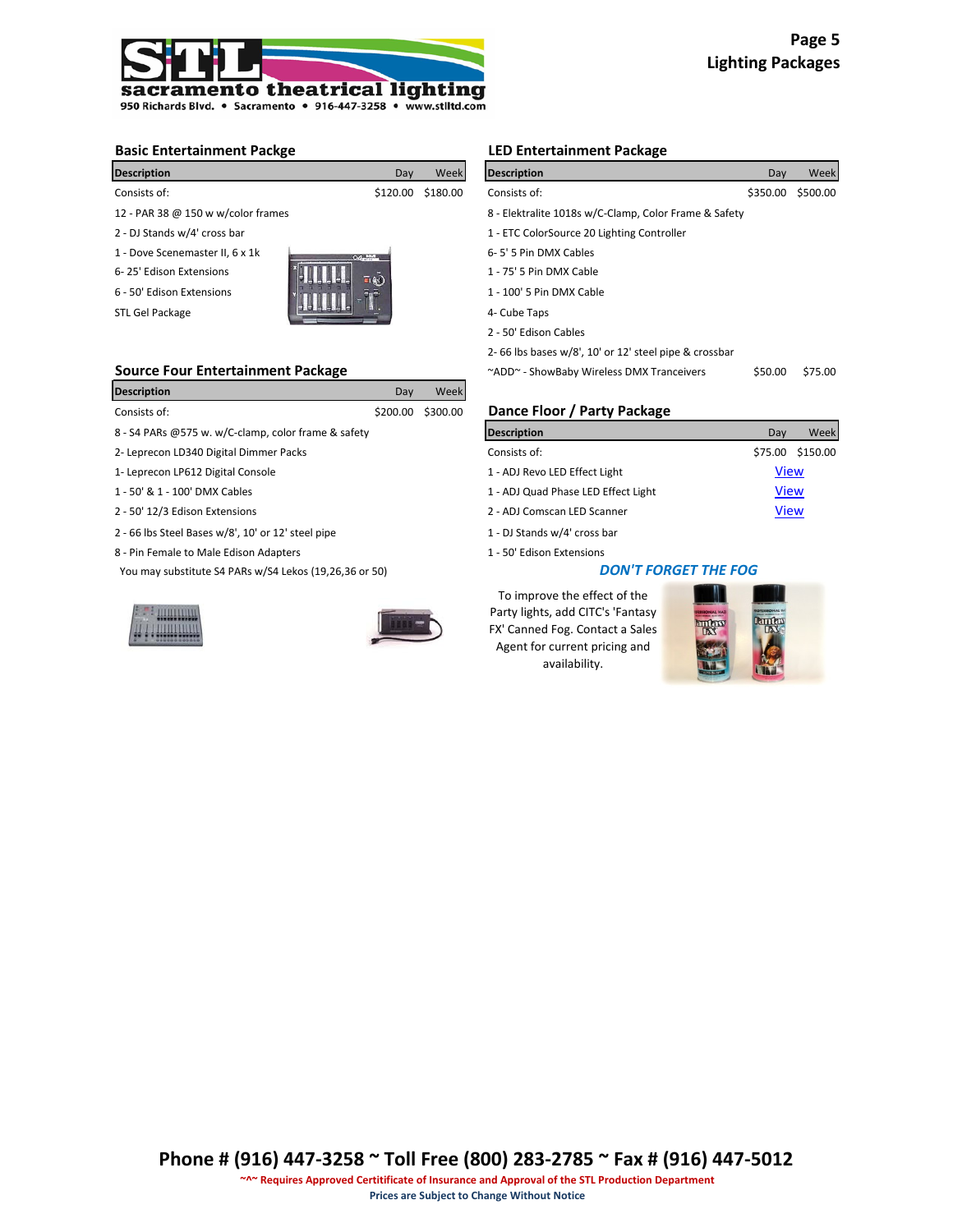

| <b>Description</b>         | Dav     | Week              | <b>Description</b>      | Dav     | Week    |
|----------------------------|---------|-------------------|-------------------------|---------|---------|
| Rosco I-Cue Moving Mirror  | \$45.00 | \$65.00           | 16" Mirror Ball Package | \$35.00 | \$50.00 |
| Martin MAC 700 Profile ~^~ |         | \$200.00 \$250.00 | 20" Mirror Ball Package | \$50.00 | \$75.00 |
|                            |         |                   |                         |         |         |





| <b>Description</b>                        |             | Day      | Week             |                         |         |          |
|-------------------------------------------|-------------|----------|------------------|-------------------------|---------|----------|
| Elektralite eyeBall (RGBA) (Pair)         |             | \$40.00  | \$75.00          | <b>Mirror Balls</b>     |         |          |
| Elektralite 1018 (RGBA)                   |             | \$25.00  | \$50.00          | <b>Description</b>      | Day     | Week     |
| Chauvet 4 Bar TRI Band Light Kit          |             |          | \$50.00 \$100.00 | 16" Mirror Ball w/motor | \$20.00 | \$35.00  |
| Chauvet GigBar Light Kit                  | <b>View</b> |          | \$50.00 \$100.00 | 20" Mirror Ball w/motor | \$30.00 | \$45.00  |
| Chauvet GigBar Light Kit w/ Geyser Fogger |             | \$100.00 | \$200.00         |                         |         |          |
| Freedom Par 4-Pack;                       |             | \$100.00 | \$200.00         | <b>Motion Effects</b>   |         |          |
| .                                         |             |          |                  | $\cdots$                |         | $\cdots$ |

- Battery Powered RGB Uplight





# **UV / Blacklights**

| <b>Description</b>                        | Dav     | Week             |
|-------------------------------------------|---------|------------------|
| Elektralite eyeBall LED Blacklight (Pair) | \$40.00 | \$75.00          |
| Altman UV-701 4' Fluorescent Blacklight   | \$10.00 | \$20.00          |
| Altman UV-703 400w Blacklight             |         | \$75.00 \$150.00 |
|                                           |         |                  |





*We stock Wildfire Luminescent Paint. Call for current pricing and availability*



# **Moving Fixture Mirror Ball Packages**

| <b>Description</b>                   | Dav     | Week    |
|--------------------------------------|---------|---------|
| 16" Mirror Ball Package              | \$35.00 | \$50.00 |
| 20" Mirror Ball Package              | \$50.00 | \$75.00 |
| <b>Mirror Ball Packages include:</b> |         |         |

Mirror Ball, Motor, (2) Pin Spots,

 (1) 50' Edison Cable, (2) 25' Edison **LED Lighting** Cables & (1) Cube Tap

# **Mirror Balls**

| Description             | Dav     | Week    |
|-------------------------|---------|---------|
| 16" Mirror Ball w/motor | \$20.00 | \$35.00 |
| 20" Mirror Ball w/motor | \$30.00 | \$45.00 |

# **Motion Effects**

| <b>Description</b>               | Day     | Week    |
|----------------------------------|---------|---------|
| Vortex 360 Double Gobo Rotator** | \$25.00 | \$40.00 |
| Double Gobo Rotator**            | \$25.00 | \$40.00 |
| GAM Film FX Machine**            | \$35.00 | \$70.00 |
| Rosco Image pro**                | \$20.00 | \$35.00 |
| Chauvet H2O DMX Pro              | \$50.00 | \$75.00 |
|                                  |         |         |

00 \*\*Requires Ellipsoidal w/drop-in iris slot

#### **BlissLight Starfield Laser/Effect Light**

| <b>Description</b> |             | Dav | Week             |
|--------------------|-------------|-----|------------------|
| Bliss Light BL15   | <b>View</b> |     | \$50.00 \$100.00 |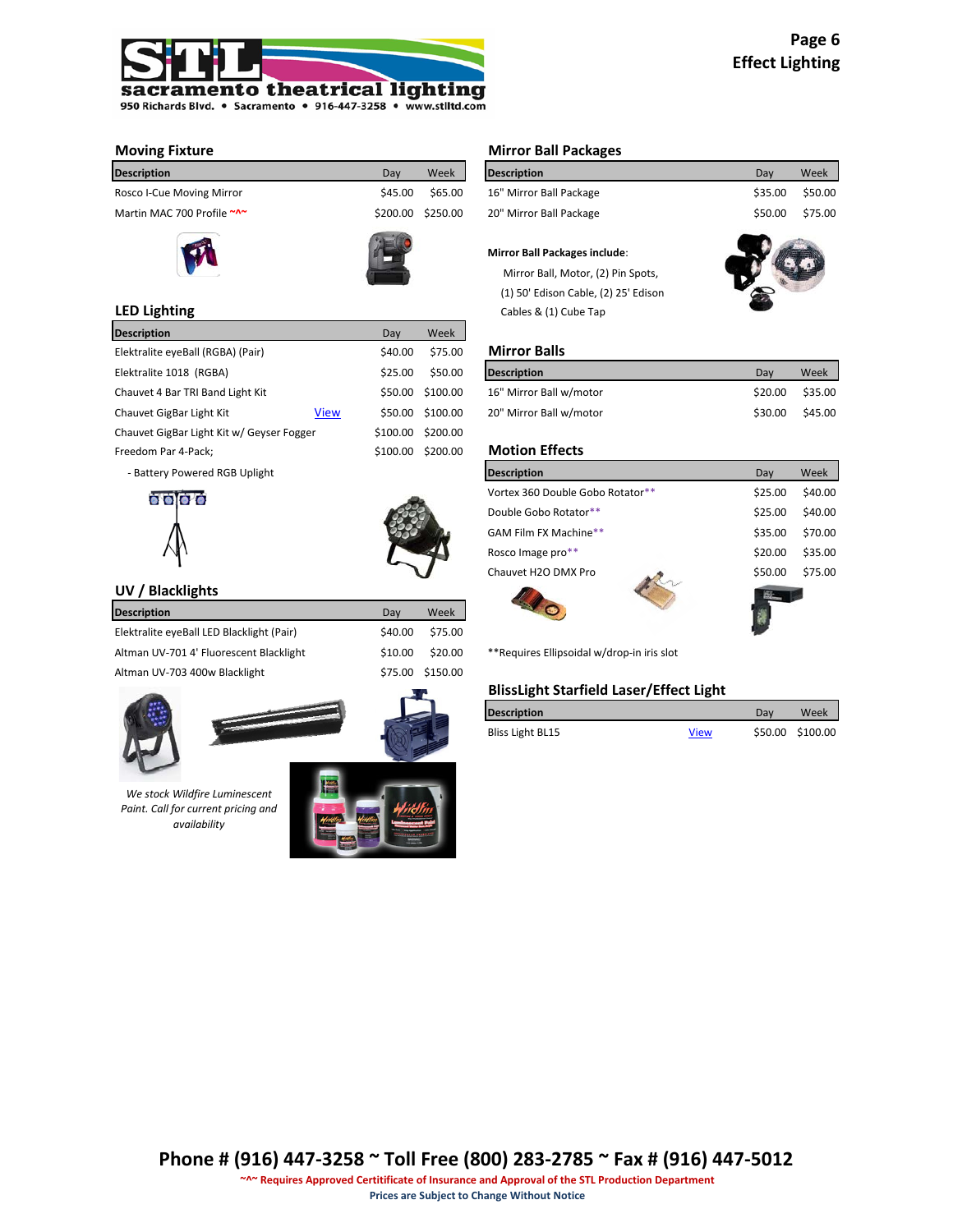

# **Fog & Smoke**

| <b>Description</b>                        | Day     | Week              | <b>Description</b>           | Dav     | Week     |
|-------------------------------------------|---------|-------------------|------------------------------|---------|----------|
| Medium Dry Ice Chiller‡                   | \$30.00 | \$40.00           | DF-50 Hazer (Includes fluid) | \$75.00 | \$150.00 |
| City Theatrical Agua Fogger‡              |         | \$100.00 \$200.00 | Hazer Fans                   | \$7.50  | \$15.00  |
| Chauvet Gyser LED Fogger (Includes fluid) |         | \$75.00 \$100.00  |                              |         |          |
| Rosco Vapour Fogger                       |         | \$100.00 \$150.00 |                              |         |          |





| Haze                                    |         |          |
|-----------------------------------------|---------|----------|
| <b>Description</b>                      | Day     | Week     |
| DF-50 Hazer (Includes fluid)            | \$75.00 | \$150.00 |
| Hazer Fans<br><b>DRIES</b><br>$DF - 50$ | \$7.50  | \$15.00  |

# \*\*\* Unless otherwise included all fluids are SOLD SEPARATI

 *Contact a Sales Agent for current pricing & availability*

‡ *- 'Dry Ice' is not available through SSL. Please contact a Rental or* 

# **Snow & Bubble Machines**

| <b>Description</b>                  | Dav     | Week              |
|-------------------------------------|---------|-------------------|
| Little Blizzard Snow Machine w/ Fan |         | \$150.00 \$250.00 |
| Little Blizzard Snow Machine        |         | \$100.00 \$200.00 |
| Snow Fans                           | \$50.00 | \$100.00          |
|                                     |         |                   |



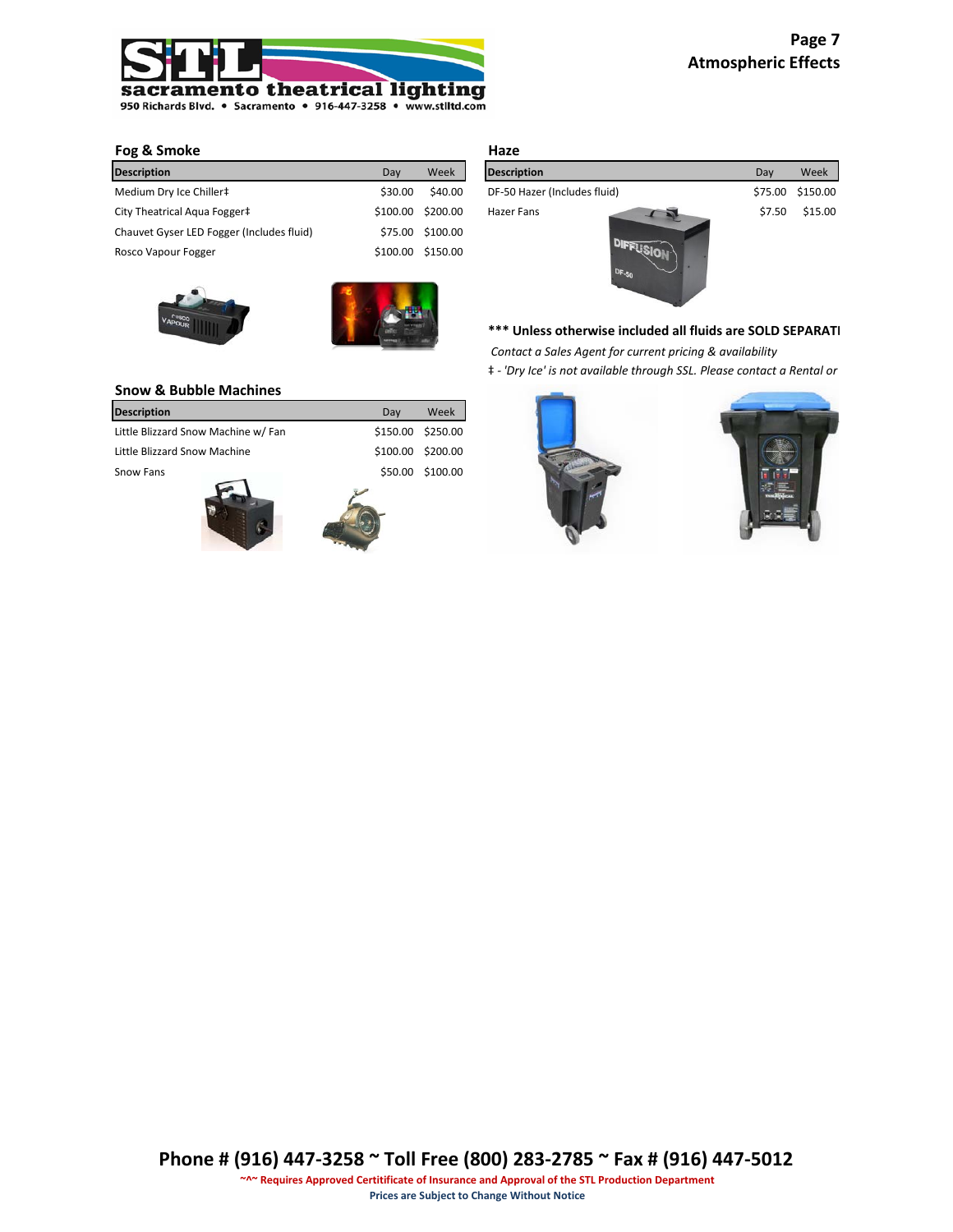

# **Communications Equipment**

| <b>Description</b>               | Day      | Week     |
|----------------------------------|----------|----------|
| Clear-Com Main Station           | \$20.00  | \$50.00  |
| System Interface                 | \$20.00  | \$30.00  |
| Clear-Com Belt Pack              | \$7.00   | \$10.00  |
| Clear-Com Single Muff Headset    | \$4.00   | \$6.00   |
| Clear-Com Double Muff Headset    | \$4.00   | \$6.00   |
| XLR Line (25', 50', 100' & 200') | .05/ft   | .05/ft   |
| Clear-Com Wireless System~^~     | \$300.00 | \$600.00 |

WBS670 System**:** Wireless Base Station, 4- Wireless Belt Packs,

4 headsets (6 AA Batteries required per Belt Pack - not Included)



# **DON'T FORGET GAFF TAPE & GEL!**

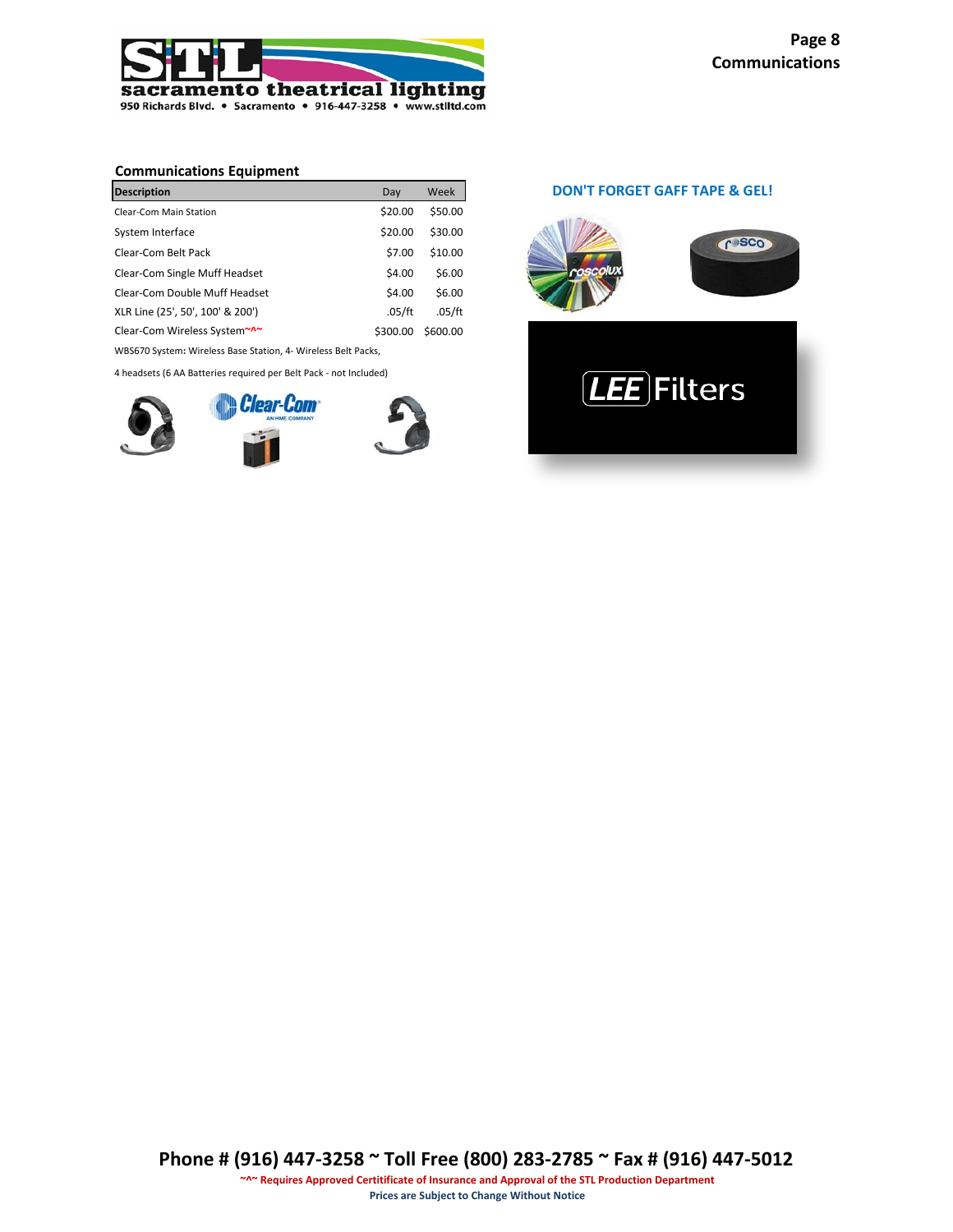

| <b>Description</b>              | Dav    | Week   | <b>Description</b>                 | Dav     | Week    |
|---------------------------------|--------|--------|------------------------------------|---------|---------|
| DMX 3-pin & 5-pin XLR Extension | .15/ft | .25/ft | #4 Feeder (100 amp) 3-phase Bundle | .75/ft  | 1.25/ft |
| DMX 3-pin / 5-pin Adapters      | S2.00  | \$4.00 | 2/0 Feeder (200 amp) 3-phase Set   | 1.00/ft | 1.25/ft |

# **Power Cable, Adaptors, Multi-Cable**

| <b>Description</b>                  | Day     | Week    | 2/0 (200 amp) Tails, 3-phase Set*              | \$7.50  | \$10.00 |
|-------------------------------------|---------|---------|------------------------------------------------|---------|---------|
| <b>Edison Extension</b>             | .10/ft  | .15/ft  | $4/0$ (400 amp) Tails, 3-phase Set*            | \$10.00 | \$12.00 |
| Stagepin (2P&G) Extension (20 amp)  | .10/ft  | .15/ft  | Camlock Turn-around (M-M, F-F) (each)          | \$5.00  | \$7.50  |
| Stagepin (2P&G) Extension (60 amp)  | .20/ft  | .30/ft  | Camlock 'Tee', (M-F-F) (each)                  | \$10.00 | \$20.00 |
| Edison Cube Tap (15 amp)            | \$1.00  | \$2.00  | Camlock '3-Fer', (M-F-F-F) (each)              | \$15.00 | \$25.00 |
| <b>Edison Quad Box</b>              | \$2.50  | \$5.00  | 4-way Camlock tap box                          | \$25.00 | \$50.00 |
| Stagepin (2P&G) Two-Fer             | \$1.00  | \$2.00  | * Tails and Tees only rented with feeder cable |         |         |
| Stagepin (2P&G) Three-Fer           | \$1.00  | \$2.00  |                                                |         |         |
| 25' 4 Outlets Edison Stringer Cable | \$7.50  | \$10.00 | <b>Power Distribution</b>                      |         |         |
|                                     |         |         |                                                |         |         |
| 50' 6 Outlets Edison Stringer Cable | \$12.50 | \$15.00 | <b>Description</b>                             | Day     | Week    |
| Adapter (20 amp)                    | \$1.00  | \$2.00  | 20 amp Pin Panel                               | \$20.00 | \$40.00 |
| Adapter (60 amp)                    | \$1.00  | \$2.00  | 60 amp Pin Panel                               | \$20.00 | \$40.00 |
| 6 Circuit Multi-Cable (Socapex)     | .75/ft  | 1.00/ft | 60 amp Distibution Panel                       | \$20.00 | \$40.00 |
| Socapex Break-in/out (Stagepin)     | \$10.00 | \$20.00 | 100 amp Line Disconnect                        | \$25.00 | \$50.00 |
| Socapex Break-out (Edison)          | \$10.00 | \$20.00 | 200 amp Line Disconnect                        | \$30.00 | \$60.00 |
| Socapex Two-Fer (Paired or 1-to-1)  | \$10.00 | \$20.00 | 400 amp Line Disconnect                        | \$40.00 | \$80.00 |

#### **Control Cables & Adapters Feeder, Tails and Tees\***

| <b>Description</b>                    | Day     | Week    |
|---------------------------------------|---------|---------|
| #4 Feeder (100 amp) 3-phase Bundle    | .75/ft  | 1.25/ft |
| 2/0 Feeder (200 amp) 3-phase Set      | 1.00/ft | 1.25/ft |
| 4/0 Feeder (400 amp) 3-phase Set      | 1.25/ft | 1.50/ft |
| #4 (100 amp) Tails, 3-phase Set*      | \$5.00  | \$7.00  |
| $2/0$ (200 amp) Tails, 3-phase Set*   | \$7.50  | \$10.00 |
| $4/0$ (400 amp) Tails, 3-phase Set*   | \$10.00 | \$12.00 |
| Camlock Turn-around (M-M, F-F) (each) | \$5.00  | \$7.50  |
| Camlock 'Tee', (M-F-F) (each)         | \$10.00 | \$20.00 |
| Camlock '3-Fer', (M-F-F-F) (each)     | \$15.00 | \$25.00 |
| 4-way Camlock tap box                 | \$25.00 | \$50.00 |
|                                       |         |         |

# **Power Distribution**

| <b>Description</b>       | Day     | Week    |
|--------------------------|---------|---------|
| 20 amp Pin Panel         | \$20.00 | \$40.00 |
| 60 amp Pin Panel         | \$20.00 | \$40.00 |
| 60 amp Distibution Panel | \$20.00 | \$40.00 |
| 100 amp Line Disconnect  | \$25.00 | \$50.00 |
| 200 amp Line Disconnect  | \$30.00 | \$60.00 |
| 400 amp Line Disconnect  | \$40.00 | \$80.00 |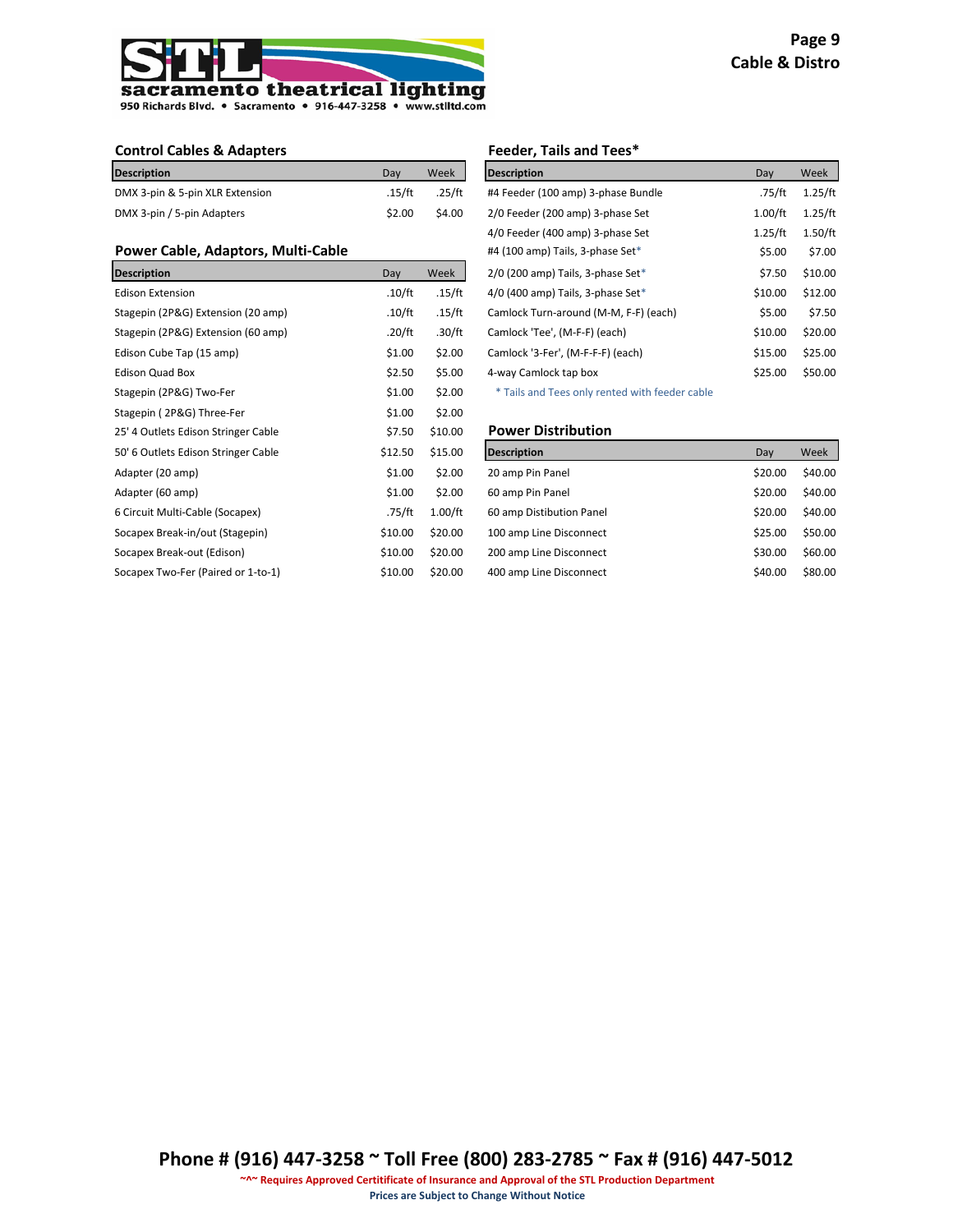

# **Support Hardware Grip Hardware**

| <b>Description</b>                   | Day     | Week    | <b>Description</b>      | Day     | Week    |
|--------------------------------------|---------|---------|-------------------------|---------|---------|
| 1-1/4" I.D. Pipe, (Steel / Aluminum) | .25/ft  | .50/ft  | <b>Articulating Arm</b> | \$5.00  | \$10.00 |
| 1-1/2" I.D. Pipe, (Steel / Aluminum) | .25/ft  | .50/ft  | Senior Stand            | \$10.00 | \$20.00 |
| #66 Boom Base                        | \$15.00 | \$20.00 | "C" Stand w/Gobo Arm    | \$15.00 | \$25.00 |
| 4' Cross Bar w/ Kee Klamp Tee        | \$2.50  | \$5.00  | "Jr." Stand             | \$15.00 | \$25.00 |
| Side Arm, Single Tee                 | \$2.50  | \$5.00  | 35 lbs. Sand Bags       | \$5.00  | \$10.00 |
| Side Arm, Double Tee                 | \$3.00  | \$6.00  |                         |         |         |
| 18" base w/ telescoping upright      | \$8.00  | \$16.00 |                         |         |         |
| Single Ladder Top                    | \$7.50  | \$15.00 |                         |         |         |
| Double Ladder Top                    | \$10.00 | \$20.00 |                         |         |         |
| Hanging Ladder Top                   | \$10.00 | \$20.00 |                         |         |         |
| Cheeseborough (Rigid or Swivel       | \$2.00  | \$3.00  |                         |         |         |
| Kee Klamp Components                 | \$2.00  | \$3.00  |                         |         |         |
| Mafer Clamp w/ 5/8" Stud             | \$3.00  | \$5.00  |                         |         |         |
|                                      |         |         |                         |         |         |

 $\begin{array}{c}\n\mathbb{R}^3 \\
\hline\n\mathbb{R}^3\n\end{array}$ 

| <b>Description</b>      | Dav     | Week    |
|-------------------------|---------|---------|
| <b>Articulating Arm</b> | \$5.00  | \$10.00 |
| Senior Stand            | \$10.00 | \$20.00 |
| "C" Stand w/Gobo Arm    | \$15.00 | \$25.00 |
| "Jr." Stand             | \$15.00 | \$25.00 |
| 35 lbs. Sand Bags       | \$5.00  | \$10.00 |





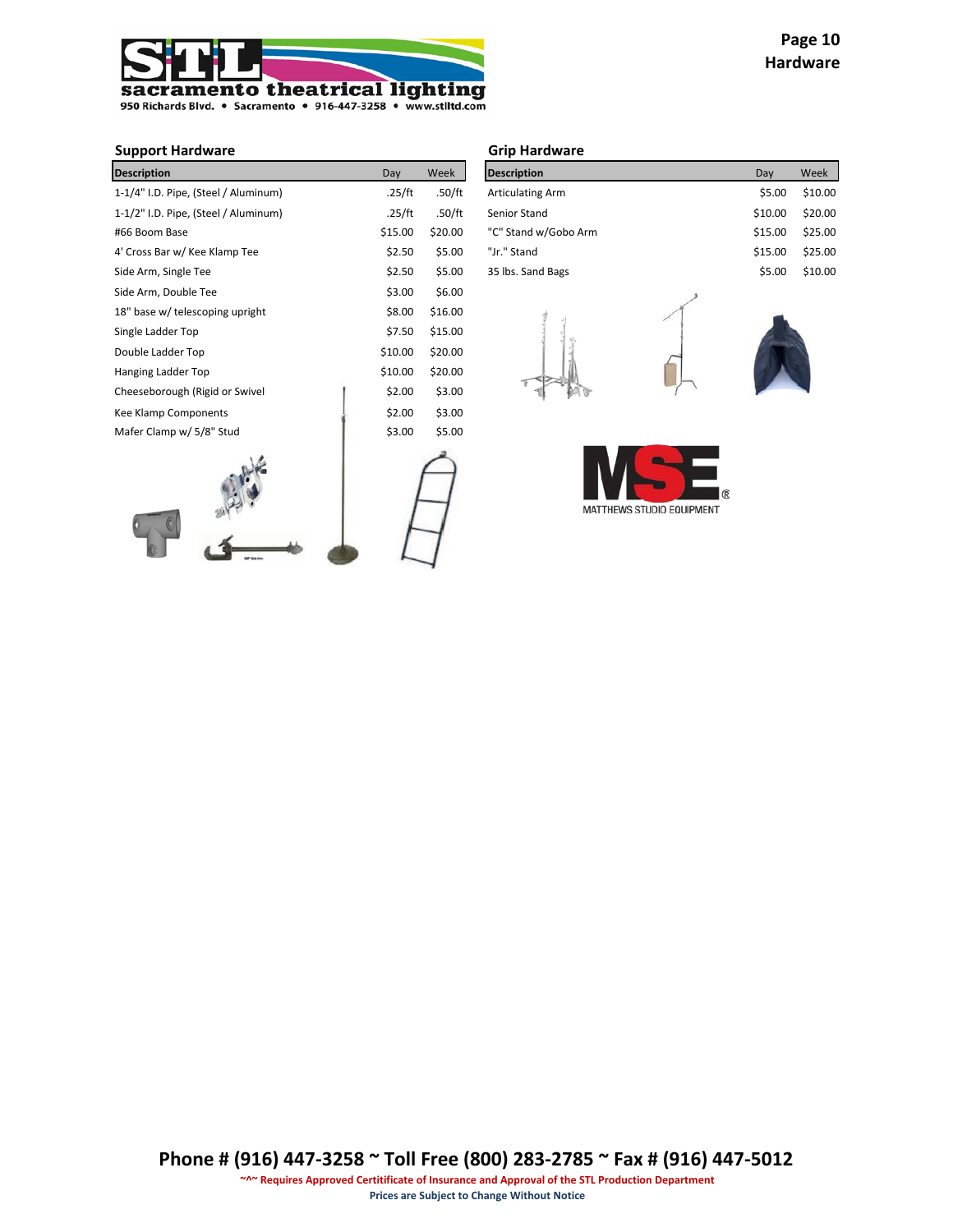

| Dav      | Week     | <b>Description</b>           | Dav | Week                |
|----------|----------|------------------------------|-----|---------------------|
| \$30.00  | \$40.00  | 12' H x 17'6" W Black Velour |     | \$130.00            |
| \$200.00 | \$400.00 | 24' H x 20' W Black Velour   |     | \$240.00            |
|          |          |                              |     | \$85.00<br>\$160.00 |

# **Decorative Columns**

| <b>Description</b>             | Dav     | Week    | 14' H x 10' W 15 oz Black Velour                  | \$50.00 | \$75.00 |
|--------------------------------|---------|---------|---------------------------------------------------|---------|---------|
| 8' Deco Columns - White        | \$35.00 | \$75.00 | *Rental must be approved by Production Department |         |         |
| 8' Deco Columns - Black Marble | \$35.00 | \$75.00 |                                                   |         |         |

#### **Miscellaneous**

| <b>Description</b>         | Day     | Week     | 3' H Banjo Drapewall w/Support           | 3.00/ft | 6.00/ft  |
|----------------------------|---------|----------|------------------------------------------|---------|----------|
| Large Throne               | \$35.00 | \$100.00 | 8' H Banjo Drapewall w/Support           | 4.00/ft | 8.00/ft  |
| Small Throne               | \$25.00 | \$75.00  | 12' H Banjo Drapewall w/Support          | 5.00/ft | 10.00/ft |
|                            |         |          | - Pricing is per foot of Drapewall width |         |          |
| <b>Ceremonial Scissors</b> | \$25.00 | \$50.00  |                                          |         |          |
| Easels                     | \$25.00 | \$35.00  |                                          |         |          |

# **Red Carpet**

| <b>Description</b> | Dav     | Week    |                                  |     |      |
|--------------------|---------|---------|----------------------------------|-----|------|
| $4' \times 15'$    | \$20.00 | \$30.00 |                                  |     |      |
| $4' \times 25'$    | \$35.00 | \$55.00 | <b>Pipe and Drape Components</b> |     |      |
| $4' \times 30'$    | \$45.00 | \$70.00 | <b>Description</b>               | Day | Week |

## **Stanchions & Accessories**

| <b>Description</b>                  | Day    | Week    | 12' High x 4' Wide Banjo Panel        | \$5.00  | \$10.00 |
|-------------------------------------|--------|---------|---------------------------------------|---------|---------|
| <b>Chrome Stanchions</b>            | \$6.00 | \$10.00 | Adjustable Uprights, (7'-14') w/bases | \$10.00 | \$15.00 |
| <b>Black Retractable Stanchions</b> | \$8.00 | \$12.00 | Horizontal Support, (7'-12')          | \$5.00  | \$10.00 |
| Plastic Chain - Black or White      | .10/ft | .20/ft  |                                       |         |         |
| 5' Red Stanchion Ropes              | \$2.00 | \$4.00  |                                       |         |         |
| 10' Red Stanchion Ropes             | \$3.00 | \$5.00  |                                       |         |         |

# **Podiums Scenic Drapery**

| <b>Description</b>                                | Day     | Week              |
|---------------------------------------------------|---------|-------------------|
| 12' H x 17'6" W Black Velour                      |         | \$85.00 \$130.00  |
| 24' H x 20' W Black Velour                        |         | \$160.00 \$240.00 |
| 34' h x 20 ' W Black Velour                       |         | \$200.00 \$300.00 |
| 20' h x 10' W 15 oz Black Velour                  |         | \$75.00 \$120.00  |
| 14' H x 10' W 15 oz Black Velour                  | \$50.00 | \$75.00           |
| *Rental must be approved by Production Department |         |                   |

#### **Banjo Drapewalls**(Advanced Notice Required)

| Description                              | Dav     | Week     |
|------------------------------------------|---------|----------|
| 3' H Banjo Drapewall w/Support           | 3.00/ft | 6.00/ft  |
| 8' H Banjo Drapewall w/Support           | 4.00/ft | 8.00/ft  |
| 12' H Banjo Drapewall w/Support          | 5.00/ft | 10.00/ft |
| - Pricing is per foot of Drapewall width |         |          |



# **Pipe and Drape Components**

| <b>Description</b>                    | Dav     | Week    |
|---------------------------------------|---------|---------|
| 3' High x 4' Wide Banjo Panel         | \$3.00  | \$6.00  |
| 8' High x 4' Wide Banjo Panel         | \$4.00  | \$8.00  |
| 12' High x 4' Wide Banjo Panel        | \$5.00  | \$10.00 |
| Adjustable Uprights, (7'-14') w/bases | \$10.00 | \$15.00 |
| Horizontal Support, (7'-12')          | \$5.00  | \$10.00 |

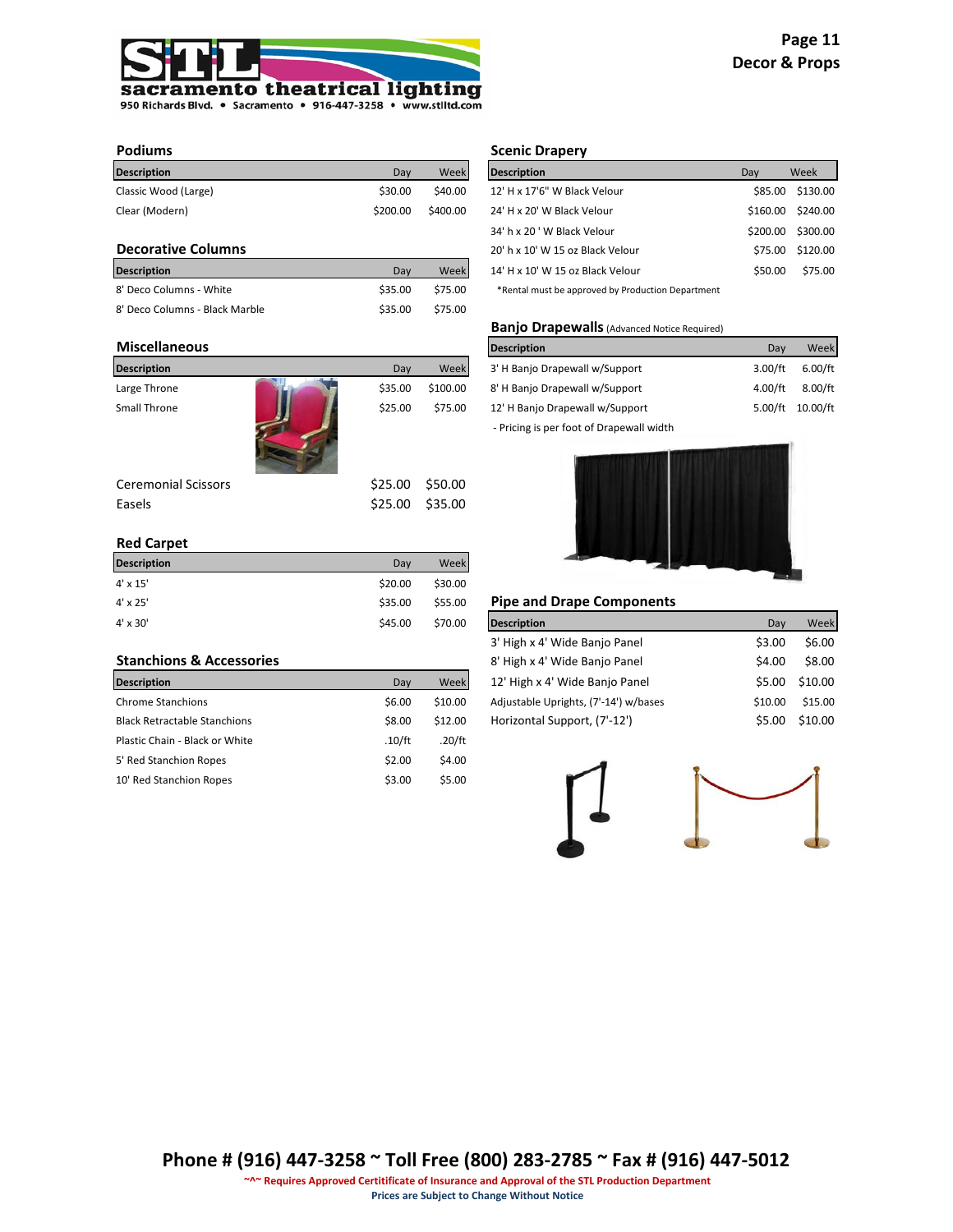

| <b>Description</b>                                          | Day     | Week    | <b>Description</b>                                    |                 | Day     | Week    |
|-------------------------------------------------------------|---------|---------|-------------------------------------------------------|-----------------|---------|---------|
| 4' x 8' Platform Section                                    | \$50.00 | \$60.00 | 4' x 4' Platform Section                              |                 | \$15.00 | \$25.00 |
| - Platform sections include deck & riser assembly           |         |         | 4' x 8' Platform Section                              |                 | \$20.00 | \$35.00 |
| - Risers available in 12", 18"-24", 36"-56", 48"-78" height |         |         | - Platform sections include deck & riser unit         |                 |         |         |
| StageRight Step Unit w/ Handrails                           | \$25.00 | \$45.00 | - Risers available in 12", 18", 24", 36" & 48" height |                 |         |         |
| 2', 3' or 4' StageRight Safety Rail                         | \$10.00 | \$15.00 |                                                       |                 |         |         |
| 8' StageRight Safety Rail                                   | \$15.00 | \$20.00 | <b>Wood Stage Sample Size Costs ‡</b>                 |                 |         |         |
| ADA Ramp (48" Max Height)                                   | S POA S |         | <b>Stage Dimensions</b>                               | <b>Sections</b> | Day     | Week    |



| StageRight Sample Size Costs‡                |                 |            |            | 32' x 28'                     | 28                                      | \$560.00 | \$980.00 |
|----------------------------------------------|-----------------|------------|------------|-------------------------------|-----------------------------------------|----------|----------|
| <b>Stage Dimensions</b>                      | <b>Sections</b> | Day        | Week       |                               |                                         |          |          |
| $8' \times 8'$                               | $\overline{2}$  | \$100.00   | \$120.00   | <b>Wood Step Units</b>        | <b>Rented only with Stage Platforms</b> |          |          |
| 12' x 8'                                     | 3               | \$150.00   | \$185.00   | <b>Description</b>            |                                         | Day      | Week     |
| $16' \times 8'$                              | 4               | \$200.00   | \$250.00   | 6" Wood Step Unit             |                                         | \$7.00   | \$10.00  |
| 16' x 12'                                    | 6               | \$300.00   | \$360.00   | 18" Wood Step Unit            |                                         | \$10.00  | \$15.00  |
| 16' x 16'                                    | 8               | \$400.00   | \$480.00   | 2' Wood Step unit             |                                         | \$10.00  | \$15.00  |
| 20' x 16'                                    | 10              | \$500.00   | \$600.00   | 3' Wood Step Unit             |                                         | \$15.00  | \$20.00  |
| 24' x 12'                                    | 9               | \$450.00   | \$540.00   | 4' Wood Step Unit             |                                         | \$15.00  | \$20.00  |
| 24' x 16'                                    | 12              | \$600.00   | \$720.00   |                               |                                         |          |          |
| 24' x 20'                                    | 15              | \$750.00   | \$900.00   | <b>Step Units w/handrails</b> | <b>Rented only with Staging</b>         |          |          |
| 24' x 24'                                    | 18              | \$900.00   | \$1,080.00 | <b>Description</b>            |                                         | Day      | Week     |
| 32' x 16'                                    | 16              | \$800.00   | \$960.00   | 2' Metal Rails wWooden Steps  |                                         | \$25.00  | \$35.00  |
| 32' x 20'                                    | 20              | \$1,000.00 | \$1,200.00 |                               |                                         |          |          |
| 32' x 24'                                    | 24              | \$1,200.00 | \$1,440.00 | <b>Skirting</b>               | <b>Rented only with Stage Platforms</b> |          |          |
| 32' x 28'                                    | 28              | \$1,400.00 | \$1,680.00 | <b>Description</b>            |                                         | Day      | Week     |
| 36' x 24'                                    | 27              | \$1,350.00 | \$1,620.00 | 1' High Black/White Skirting  |                                         | \$4.00   | \$6.00   |
| 36' x 32'                                    | 36              | \$1,800.00 | \$2,160.00 | 2' High Black/White Skirting  |                                         | \$6.00   | \$8.00   |
| <b>‡</b> - Sample pricing EXCLUDES Skirting, |                 |            |            | 3' High Black/White Skirting  |                                         | \$8.00   | \$10.00  |

**Step Units, Safety Rails, and other** 

**accessories**

## **StageRight~^~ Wood Stages available in 1', 2', 3' & 4' Heights**

| <b>Description</b>                            | Dav             | Week    |
|-----------------------------------------------|-----------------|---------|
| 4' x 4' Platform Section                      | \$15.00 \$25.00 |         |
| 4' x 8' Platform Section                      | \$20.00         | \$35.00 |
| - Platform sections include deck & riser unit |                 |         |

#### **Wood Stage Sample Size Costs ‡**

| ADA Ramp (48" Max Height)     |                   | \$POA\$ | <b>Stage Dimensions</b> | <b>Sections</b> | Day               | Week              |
|-------------------------------|-------------------|---------|-------------------------|-----------------|-------------------|-------------------|
|                               |                   |         | $8' \times 8'$          | $\overline{2}$  | \$40.00           | \$70.00           |
|                               |                   |         | 12' x 8'                | 3               | \$60.00           | \$105.00          |
|                               |                   |         | $16' \times 8'$         | 4               |                   | \$80.00 \$140.00  |
|                               |                   |         | 16' x 12'               | 6               |                   | \$120.00 \$210.00 |
|                               |                   |         | 16' x 16'               | 8               |                   | \$160.00 \$280.00 |
|                               |                   |         | 20' x 16'               | 10              |                   | \$200.00 \$350.00 |
|                               | <b>STAGERIGHT</b> |         | 24' x 12'               | 9               | \$180.00 \$315.00 |                   |
|                               |                   |         | 24' x 16'               | 12              |                   | \$240.00 \$420.00 |
|                               |                   |         | 24' x 20'               | 15              |                   | \$300.00 \$525.00 |
|                               |                   |         | 24' x 24'               | 18              |                   | \$360.00 \$630.00 |
|                               |                   |         | 32' x 16'               | 16              |                   | \$320.00 \$560.00 |
|                               |                   |         | 32' x 20'               | 20              |                   | \$400.00 \$700.00 |
|                               |                   |         | 32' x 24'               | 24              |                   | \$480.00 \$840.00 |
| StageRight Sample Size Costs‡ |                   |         | 32' x 28'               | 28              |                   | \$560.00 \$980.00 |

#### **Wood Step Units** Rented only with Stage Platforms

| <b>Description</b> | Dav     | Week    |
|--------------------|---------|---------|
| 6" Wood Step Unit  | \$7.00  | \$10.00 |
| 18" Wood Step Unit | \$10.00 | \$15.00 |
| 2' Wood Step unit  | \$10.00 | \$15.00 |
| 3' Wood Step Unit  | \$15.00 | \$20.00 |
| 4' Wood Step Unit  | \$15.00 | \$20.00 |

# **25 Step Units w/handrails** Rented only with Staging

| <b>Description</b>           | Dav             | Week |
|------------------------------|-----------------|------|
| 2' Metal Rails wWooden Steps | \$25.00 \$35.00 |      |

| <b>Skirting</b>              | <b>Rented only with Stage Platforms</b> |         |         |
|------------------------------|-----------------------------------------|---------|---------|
| <b>Description</b>           |                                         | Dav     | Week    |
| 1' High Black/White Skirting |                                         | \$4.00  | \$6.00  |
| 2' High Black/White Skirting |                                         | \$6.00  | \$8.00  |
| 3' High Black/White Skirting |                                         | \$8.00  | \$10.00 |
| 4' High Black Skirting       |                                         | \$10.00 | \$12.00 |
|                              |                                         |         |         |

*All pricing EXLUDES Delivery and Setup Services - Additional Fees Apply*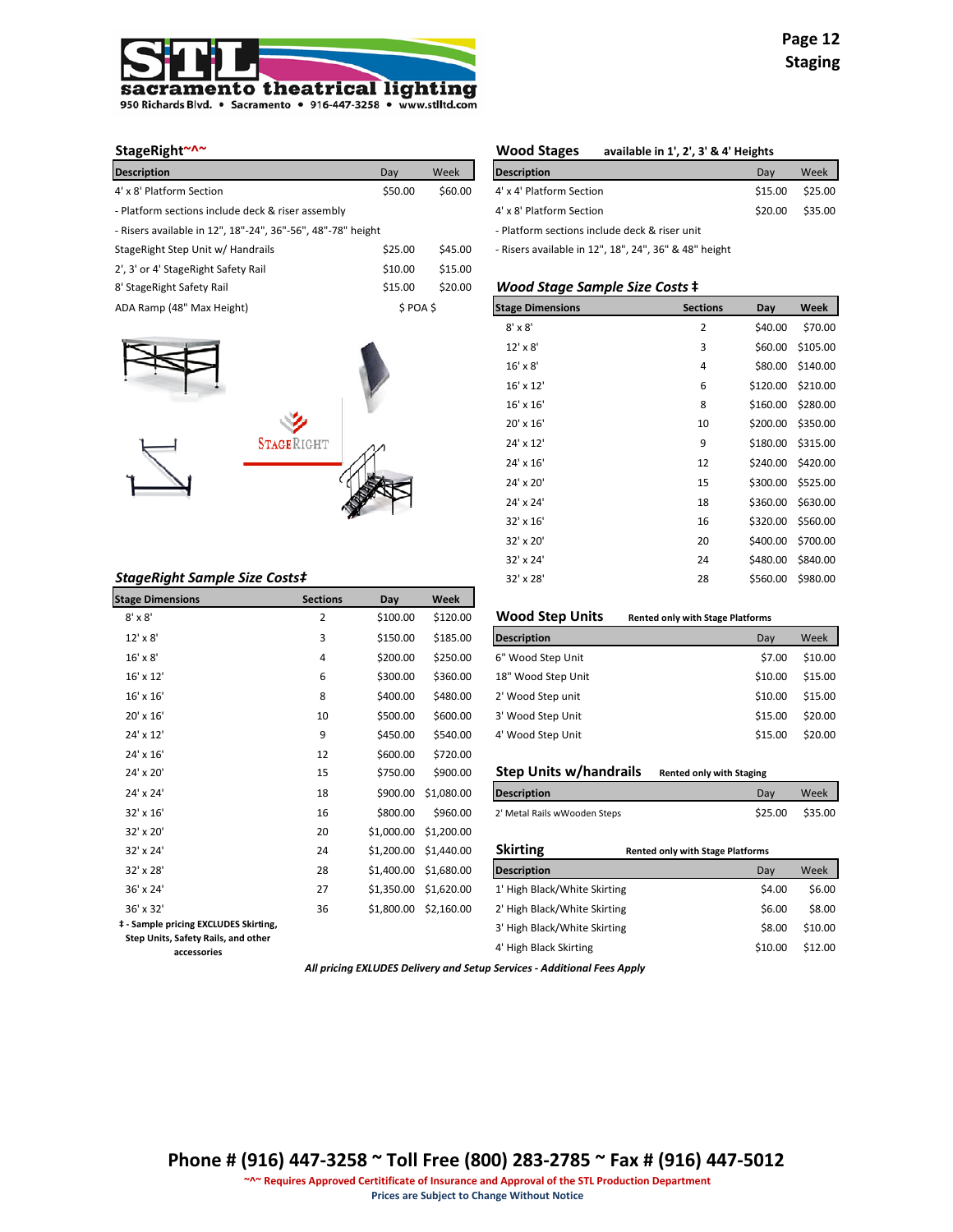

# sacramento theatrical lighting

| Truss $~\sim \sim$     |         |         |
|------------------------|---------|---------|
| <b>Description</b>     | Day     | Week    |
| 12" Medium Duty 2.5'   | \$10.00 | \$12.50 |
| 12" Medium Duty 5'     | \$20.00 | \$25.00 |
| 12" Medium Duty 10'    | \$40.00 | \$50.00 |
| 12" 6 way Corner Block | \$25.00 | \$35.00 |
| 12" 5 way Corner Block | \$25.00 | \$35.00 |
| 12" 3 way Corner Block | \$25.00 | \$35.00 |
| 12" Box Foot Plates    | \$25.00 | \$35.00 |
| 12" Floor Plates       | \$25.00 | \$35.00 |
| 12" Heavy Duty 5'      | \$25.00 | \$30.00 |
| 12" Heavy Duty 10'     | \$50.00 | \$60.00 |
| <b>Truss Condoms</b>   | \$0.50  | \$1.00  |